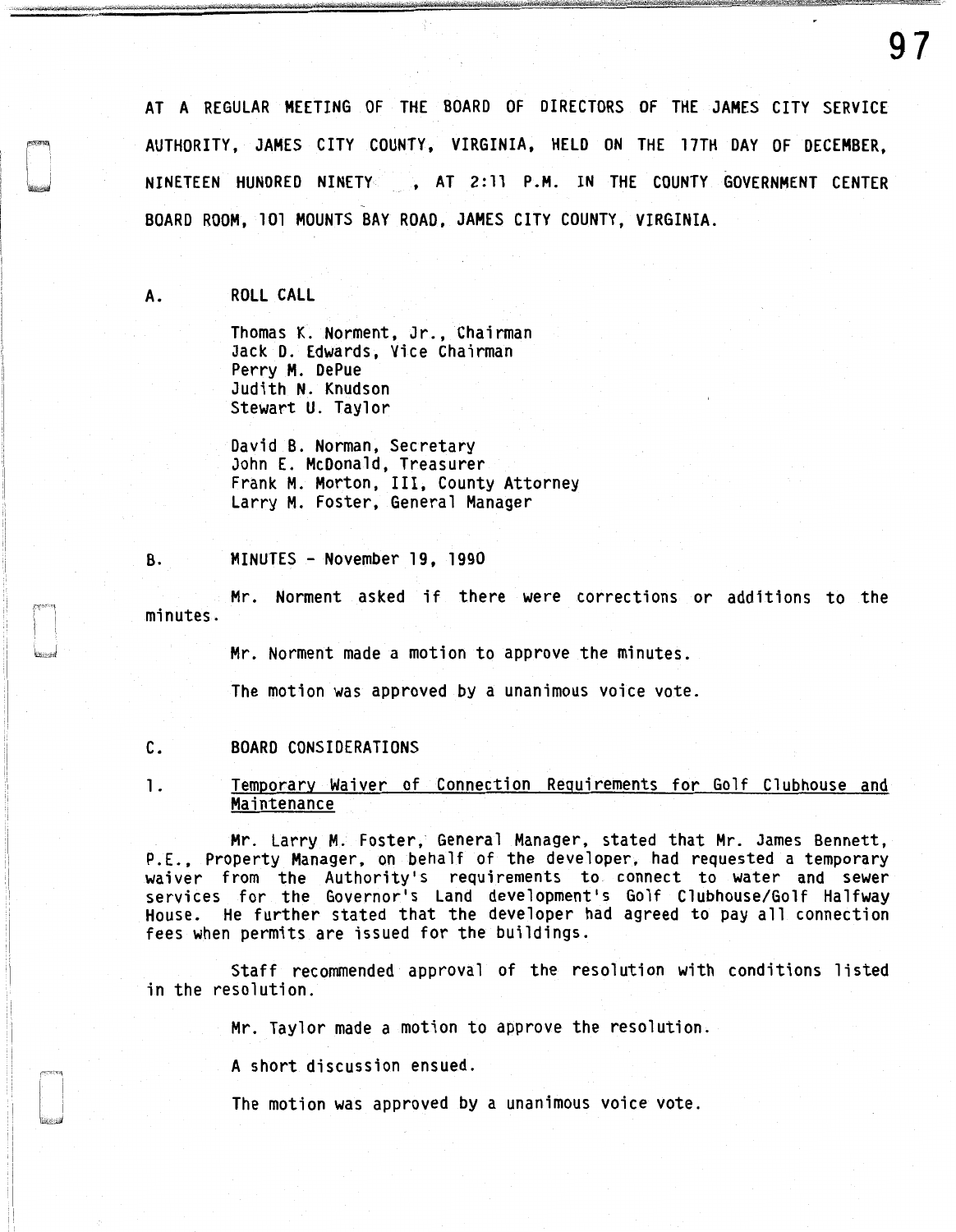# R E S 0 L U T I 0 N

#### .GOVERNOR'S LANO

### TEMPORARY WAIVER OF WATER ANO SEWER CONNECTION

# REQUIREMENTS FOR GOLF/CLUBHOUSE HALFWAY HOUSE (TEMPORARY)

## ANO GOLF MAINTENANCE FACILITY

- WHEREAS, the James City Service Authority Regulations Governing Utility Service require that all structures within the Governor's Land Development connect to public water and sewer; and
- WHEREAS, water and sewer services will not be available to portions of the Governor's Land Development for a few years; and
- WHEREAS, the Developer has requested a temporary waiver in the above Regulations to allow the construction of a building to be used temporarily as a Golf Clubhouse/Golf Halfway House and a Golf Maintenance Facility.
- NOW, THEREFORE, BE IT RESOLVED that the Board of Directors of the James City Service Authority of James City County, Virginia, hereby approves a temporary waiver in the requirement to connect to public water and sewer for the above structures subject to the following conditions:
	- 1. The developer shall connect the Golf Maintenance Facility to public water no later than January 1, 1993.
	- 2. The developer shall connect the Temporary Golf Clubhouse/Golf Course Halfway House to public water and sewer by January 1, 1994.
	- 3. Connection fees shall be paid when building permits are issued Maintenance Facility and Temporary Clubhouse/Golf Course Halfway House.
	- 4. Appropriate permits for the wells and septic system shall be obtained from the State Health Department and James City County.
	- 5. The driller's log for the wells shall be provided to the James City Service Authority.
	- 6. Construction of the wells shall comply with State Health Department Standards and the James City County Well Ordinance.

#### 2. Award of Contract - Jolly Pond Road Water Transmission Main

Mr. Foster stated bids were received for the construction of a 12-inch water transmission main along Jolly Pond Road from Chickahominy Road to Cranston's Mill Pond Road.

 $98$   $-2$ -

*·w*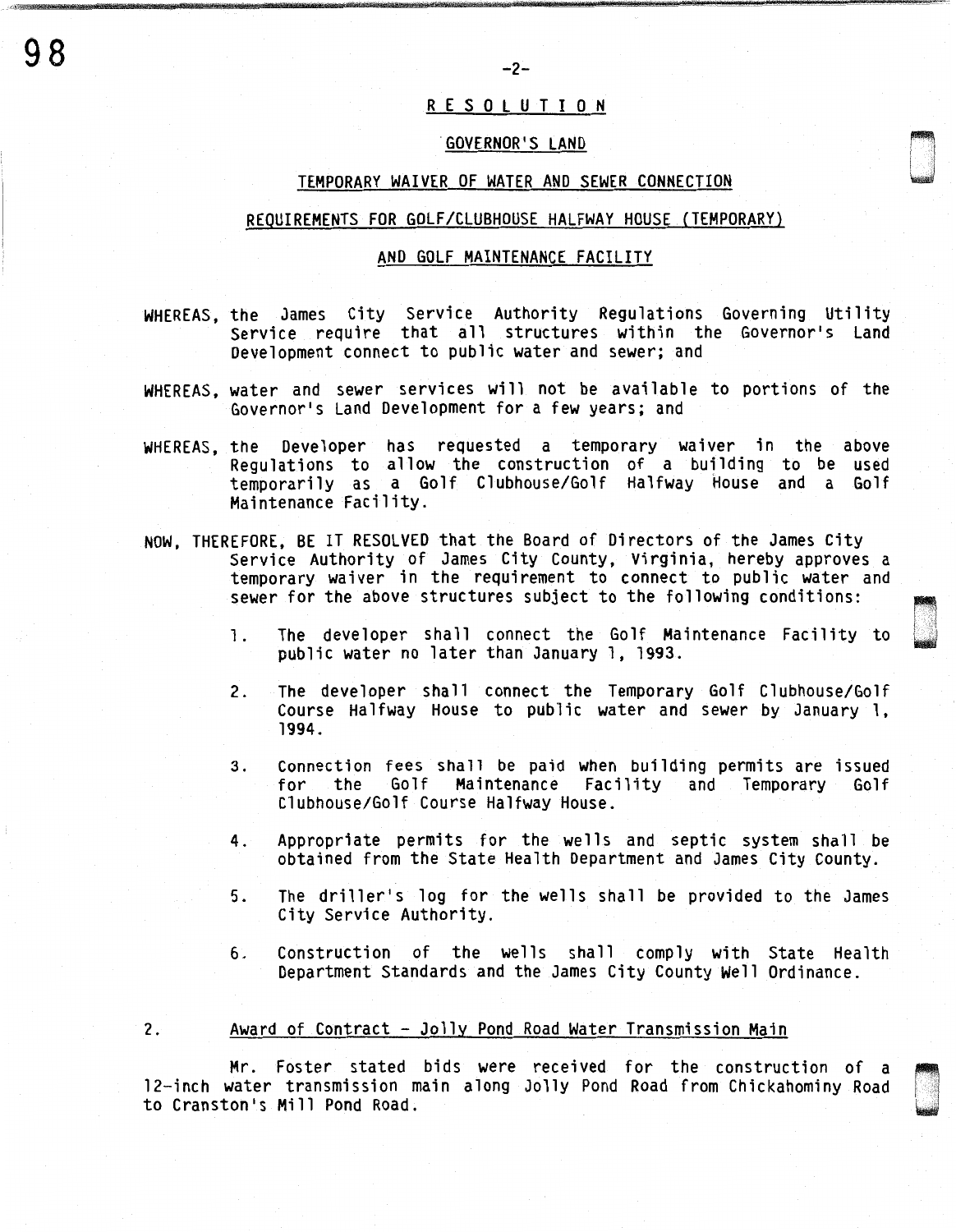Staff recommended award of the construction contract as named in the resolution.

Mr. Norment made a motion to approve the resolution.

The motion was approved by a unanimous voice vote.

# R E S 0 L U T I 0 N

#### CONTRACT FOR CONSTRUCTION OF JOLLY POND ROAD

#### WATER TRANSMISSION MAIN

- WHEREAS, the James City Service Authority publicly opened bids for the Jolly Pond Road water transmission main on December 7, 1990; and
- WHEREAS, it has been determined that the lowest responsive and responsible bid of \$137,309.05 was that submitted by C. A. Barrs Contractor, Inc.; and
- WHEREAS, funds are available in the James City Service Authority Capital Budget for this project.
- NOW, THEREFORE, BE IT RESOLVED that the Board of Directors of the James City Service Authority of James City County, Virginia, hereby approves the award of a contract for the construction of the Jolly Pond Road water transmission main to C. A. Barrs Contractor, Inc., on the basis of their bid of \$137,309.05 and authorizes and directs the Secretary to the Board to execute a contract for this work.

#### D. BOARD REQUESTS AND DIRECTIVES

Ms. Knudson asked that the Kingspoint Sewer report be brought forward.

Mr. Norment stated that 5 minutes speaking time would be allowed for 2 individuals from both the opposition and support groups.

1. Mr. Benson Dexter, 6 Firethorn Place, thanked Larry Foster and Judy Knudson for their diligence. He spoke in support of installation of a grinder pump sewer system to correct drainfield failures.

2. Mr. Robert White, member of the Kingspoint Sewer Committee, stated that he first opposed the grinder pump sewer system, but now supports the Kingspoint Sewer Committee report.

3. Dr. James Livingston, 105 Cove Road, suggested that the Board postpone the decision and consider other alternatives for long-term financing.

4. Mr. Thomas Mahone, 103 Northpoint, asked for postponement of the decision and stated that citizens were not opposed to a sewer system, but were opposed to a grinder pump system.